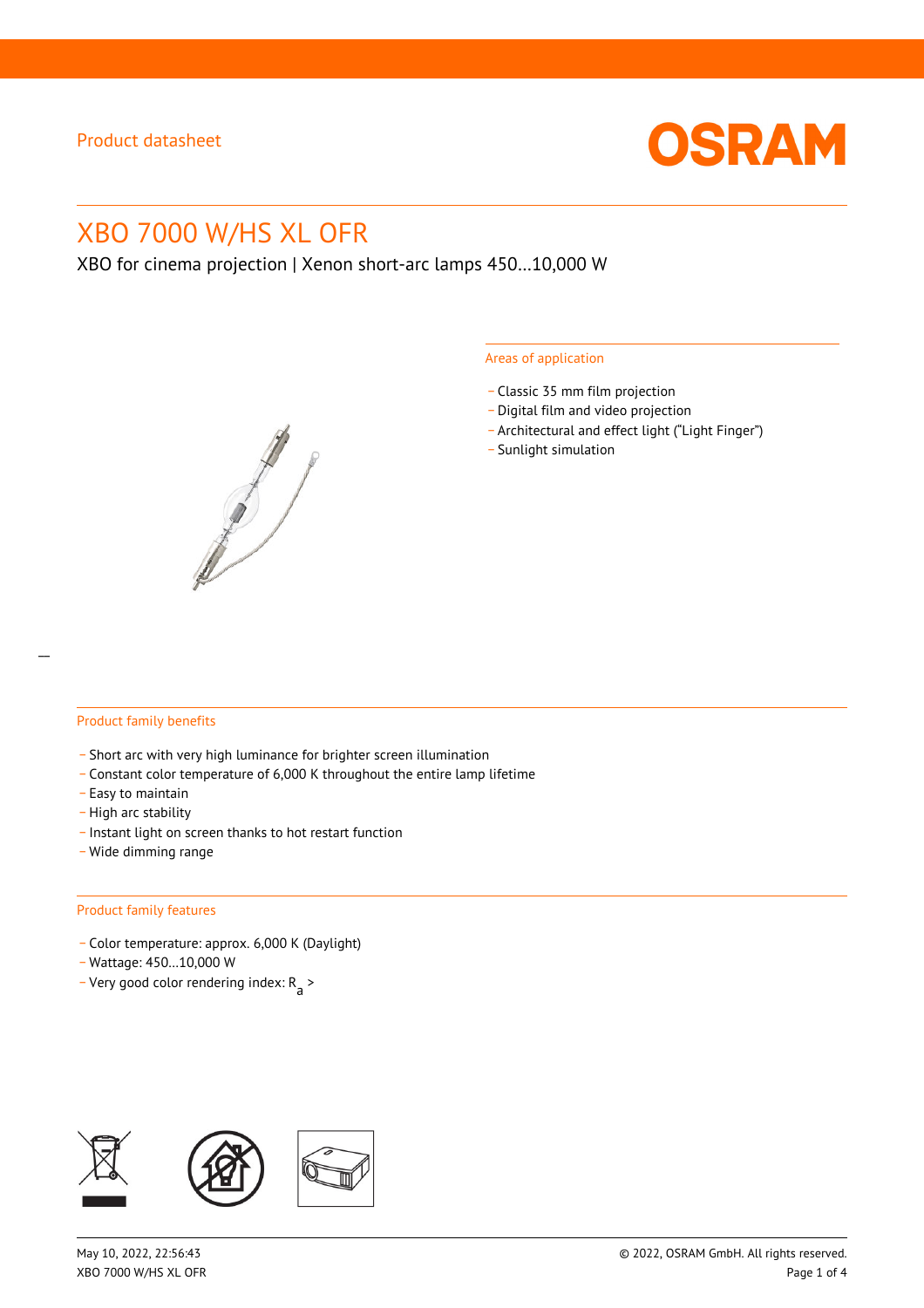# Product datasheet

### Technical data

### **Electrical data**

| <b>Nominal current</b> | 160 A     |
|------------------------|-----------|
| Current control range  | 110165 A  |
| Nominal wattage        | 7000.00 W |
| Nominal voltage        | 42.0 V    |

## **Dimensions & weight**



| <b>Diameter</b>                             | 78.0 mm           |
|---------------------------------------------|-------------------|
| Length                                      | 436.0 mm          |
| Length with base excl. base pins/connection | 393.00 mm         |
| Light center length (LCL)                   | 170.5 mm $^{1}$   |
| Cable/wire length, input side               | $400 \text{ mm}$  |
| Electrode gap cold                          | $11.0 \text{ mm}$ |
| <b>Product weight</b>                       | $1025.00$ q       |
| Cable length                                | 400.0             |

1) Distance from end of base to tip of electrode (cold)

### **Temperatures & operating conditions**

| Max. permitted ambient temp. pinch point | 230 ° |
|------------------------------------------|-------|
|                                          |       |

#### **Lifespan**

| Lifespan | 650 h |
|----------|-------|
|----------|-------|

# **Additional product data**

| Base anode (standard designation)   | SFaX30-9.5 |
|-------------------------------------|------------|
| Base cathode (standard designation) | SFa30-7.9  |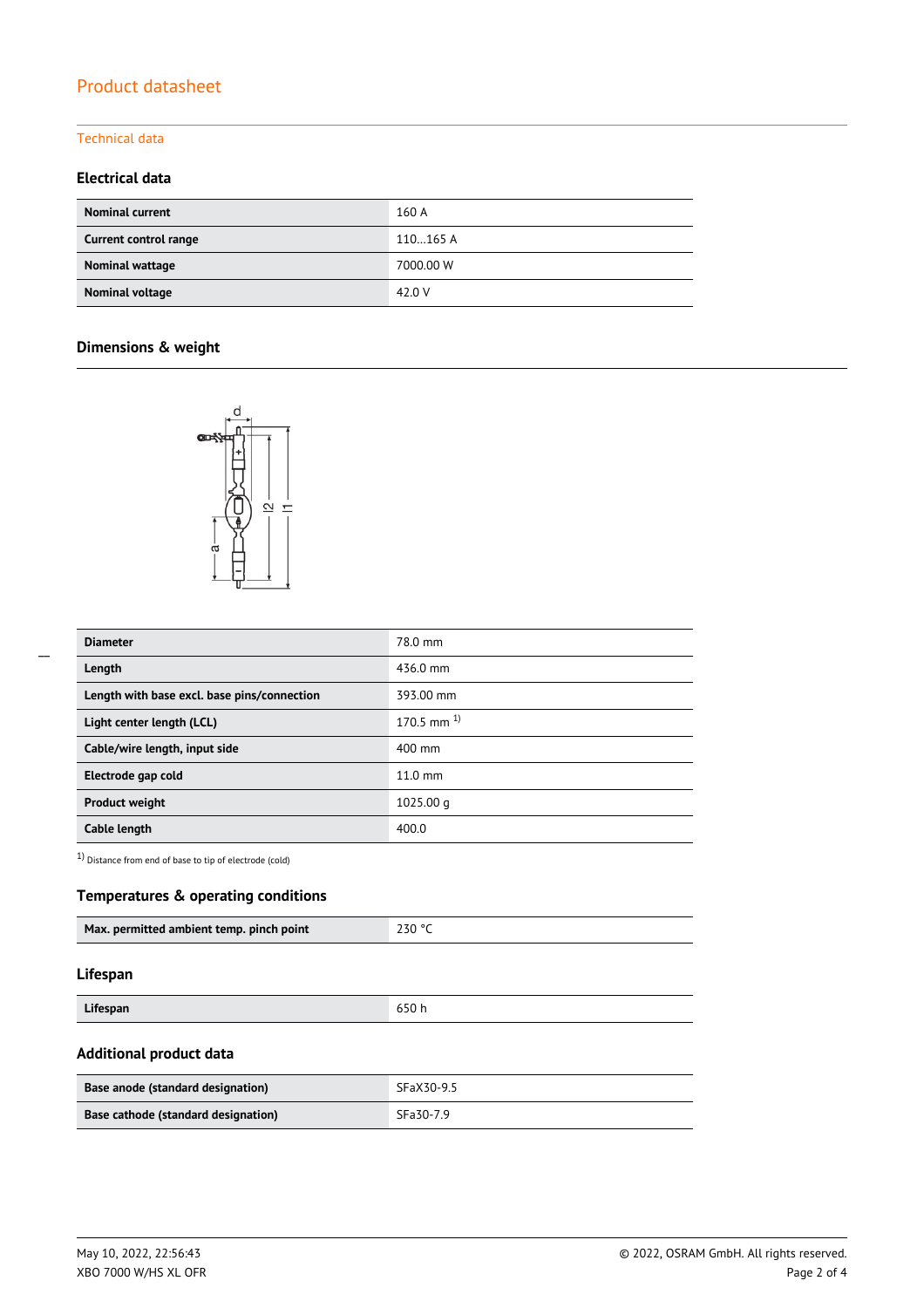# Product datasheet

# **Capabilities**

| Cooling                 | Forced $1$ )            |
|-------------------------|-------------------------|
| <b>Burning position</b> | $s15/p15$ <sup>2)</sup> |

1) Vertical and horizontal

2) For vertical burning position: anode (+) on top

#### **Environmental information**

| Information according Art. 33 of EU Regulation (EC) 1907/2006 (REACh) |                                                                                                       |  |
|-----------------------------------------------------------------------|-------------------------------------------------------------------------------------------------------|--|
| <b>Date of Declaration</b>                                            | 04-02-2022                                                                                            |  |
| <b>Primary Article Identifier</b>                                     | 4008321412928   4062172030625                                                                         |  |
| Candidate List Substance 1                                            | Lead                                                                                                  |  |
| CAS No. of substance 1                                                | 7439-92-1                                                                                             |  |
| <b>Safe Use Instruction</b>                                           | The identification of the Candidate List substance is<br>sufficient to allow safe use of the article. |  |
| Declaration No. in SCIP database                                      | 1ED097D6-F451-4C5C-B29A-3F156FD7504F                                                                  |  |